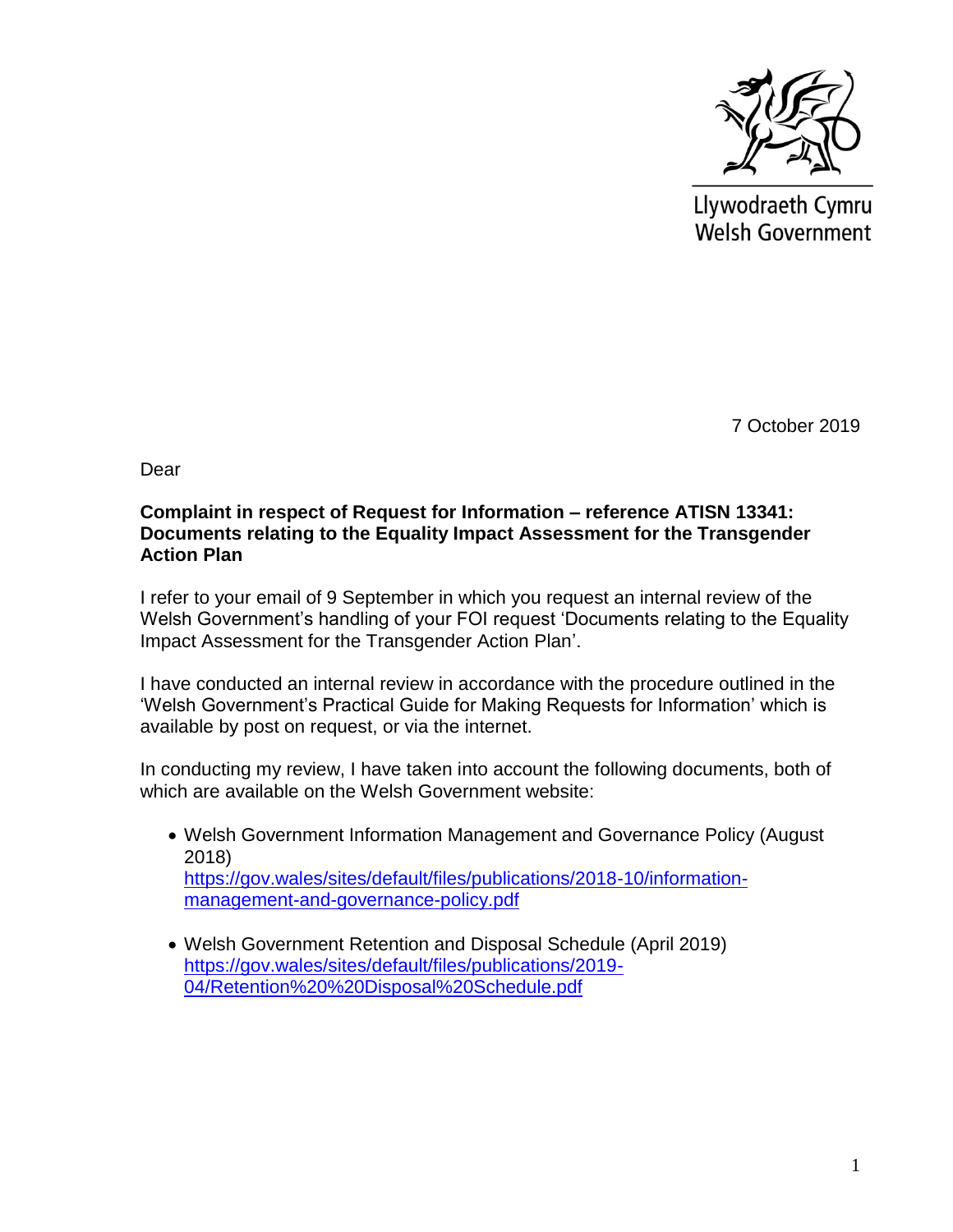In respect of emails, all mailbox items are automatically deleted according to a retention policy. This applies to an inbox, calendar items, sent items, sub folders and tasks:

- Individual mailboxes: e-mails and all mailbox items over 1 year old are automatically deleted every day
- Shared mailboxes: e-mails and all mailbox items over 180 days are automatically deleted from every day
- Deleted items can be recovered for up to 31 days from the time of deletion.

As you are requesting all communications and minutes of meetings from 19 November 2014 until 13 March 2016, I am satisfied that no emails which meet the requirements of your request will remain stored in the mailboxes of Welsh Government officials or in any shared mailboxes.

Extensive searches of our electronic document storage system were undertaken and the findings were provided to you as attachments in the original response to ATISN 13341 which was emailed to you on 4 September. These documents will be retained for the appropriate and recommended retention periods, as detailed in section 1.1 of the Welsh Government Retention and Disposal Schedule.

Formal minutes are not a requirement of all internal meetings within Welsh Government and none meeting your requirements could be located on our electronic document storage system.

I am therefore satisfied that all reasonable steps have been taken to search for the information requested and I uphold the original response.

I appreciate your frustration and, once again, reiterate my regret that the Equality Impact Assessment (EIA) relating to the 2016 Transgender Action Plan cannot be located, as detailed in my letter to you dated 6 June 2019 in respect of your FOI request ATISN 13028.

In your email, you highlight a number of steps included in the '8 Steps to EIA: A Guide to conducting a successful Equality Impact Assessment', found on the Equality Impact Assessment in Wales Practice Hub website, including the step regarding consultation.

I wish to offer my assurance that extensive consultation was undertaken during the development of the Transgender Action Plan in order for the public and stakeholders to give their views and these were reflected in the final published Plan. For a 12 week period between 22 June and 11 September 2015, Welsh Government consulted on the proposed action plan. The consultation document was available bilingually, online with an easy read and youth friendly versions available. Responses could be submitted online or in hard copy. A consultation response document was also published, outlining the feedback from those who responded to the consultation.